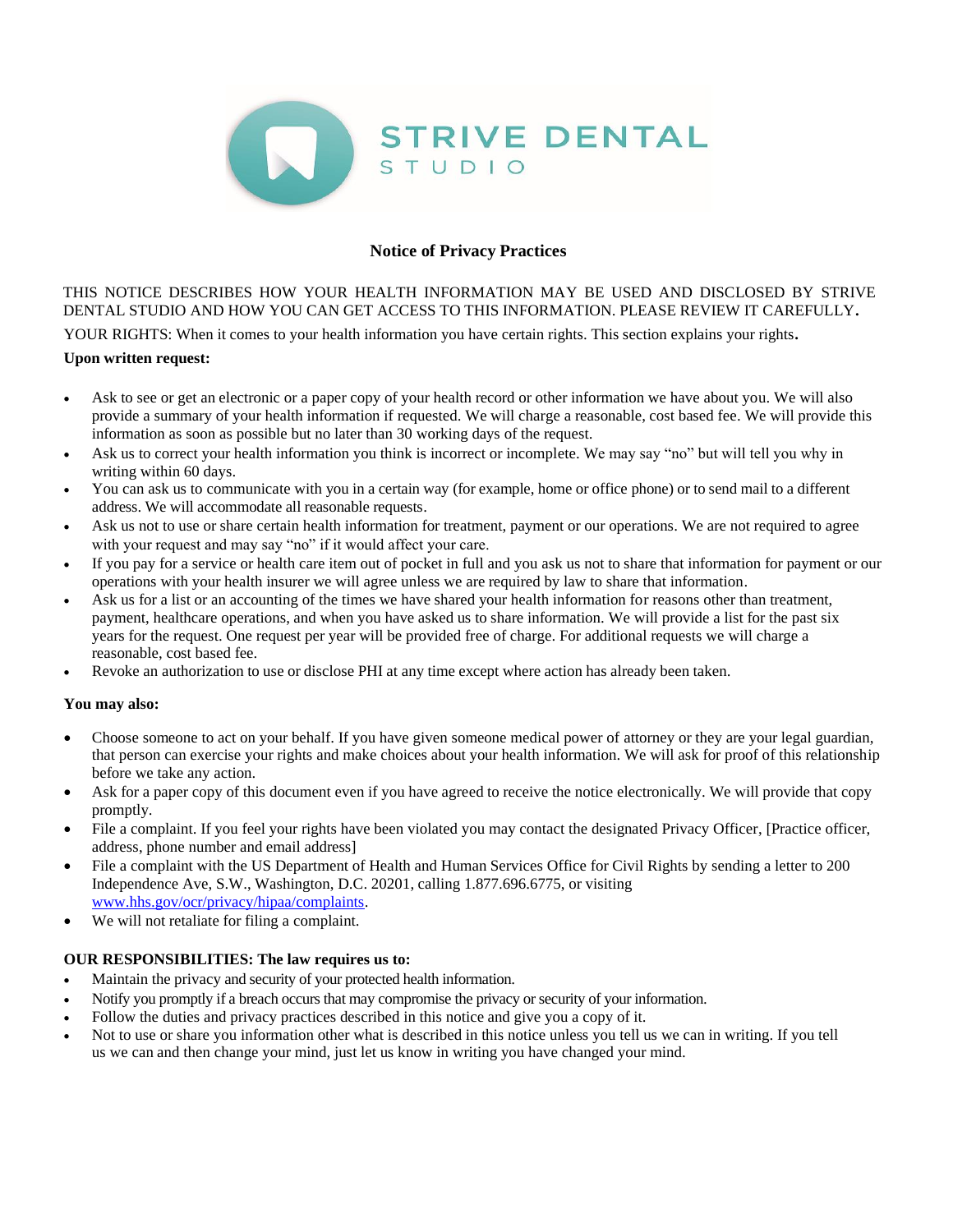#### **YOUR CHOICES - For certain health information, you can tell us your choices about what we share. If you have a clear preference for how we share your information in situations described below, talk to us.**

In these cases you have both the right and the choice to tell us to: share information with your family, close friends, or others involved in your care and share information in a disaster relief situation.

If you are not able to tell us your preference, for example if you are unconscious, we may go ahead and share your information if we believe it is in your best interest. We may also share your information when needed to lessen a serious and imminent threat to health or safety.

- In these cases we never share your information unless you give us written permission:
	- Marketing purposes
	- Sale of your information
	- Most sharing of psychotherapy notes
	- In the case of fundraising, we may contact you for fundraising efforts, but you can tell us not to contact you again.

## **OUR USES AND DISCLOSURE – We typically use or share your health information in the following ways:**

**Treatment:** We can use your health information and share it with other professionals who are treating you. Example: we may share your health information to an outside doctor for referral. We will also provide your health care providers with copies of various reports to assist them in your treatment.

**Payment:** We can use or share your health information to bill and get payment from health plans or other entities. Example: we give information about you to your health insurance plan so it will pay for your healthcare.

**Health Care Operations:** We can use and share your health information to run our practice, improve your care, and contact you when necessary. Example: we use health information about you to manage your treatment and services.

**Other ways we can use or share your health information** – We are allowed or required to share your information in other ways – usually in ways that contribute to the public good, such as public health and research. We have to meet many conditions in the law before we can share your information for these purposes.

- **Help with public health and safety issues:** We can share health information about you for certain situations such as: preventing disease, helping with product recalls, reporting adverse reactions to medication, reporting suspected abuse, neglect, or domestic violence, and preventing or reducing a serious threat to anyone's health and safety.
- **Comply with the law**: We will share information about you if state or federal laws require it, including with the Department of Health and Human Services if it wants to see if we are complying with federal privacy law.
- **Respond to organ and tissue donation requests:** We will share health information about you with organ procurement organizations.
- **Work with a medical examiner or funeral director:** We can share health information with a coroner, medical examiner, or funeral director when you die.
- **Address workers' compensation, law enforcement, and other government requests:**
	- For workers' compensation claims
	- For law enforcement purposes or with a law enforcement official
	- With health oversight agencies for activities authorized by law
	- For special government functions such as military, national security, and presidential protective services
- **Respond to lawsuits and legal actions:** We can share your health information to respond to a court or administrative order, or in response to a subpoena.
- **Research:** We can use or share your information for health research.

**CHANGES TO THIS NOTICE -** We can change the terms of this notice, and the changes will apply to all information we have about you. The new notice will be available upon request, in our office and on our website.

### **Privacy Officer Name: Dr. Naina Mahale**

Email Address: info@strivedentalstudio.com Phone Number: 7048432880